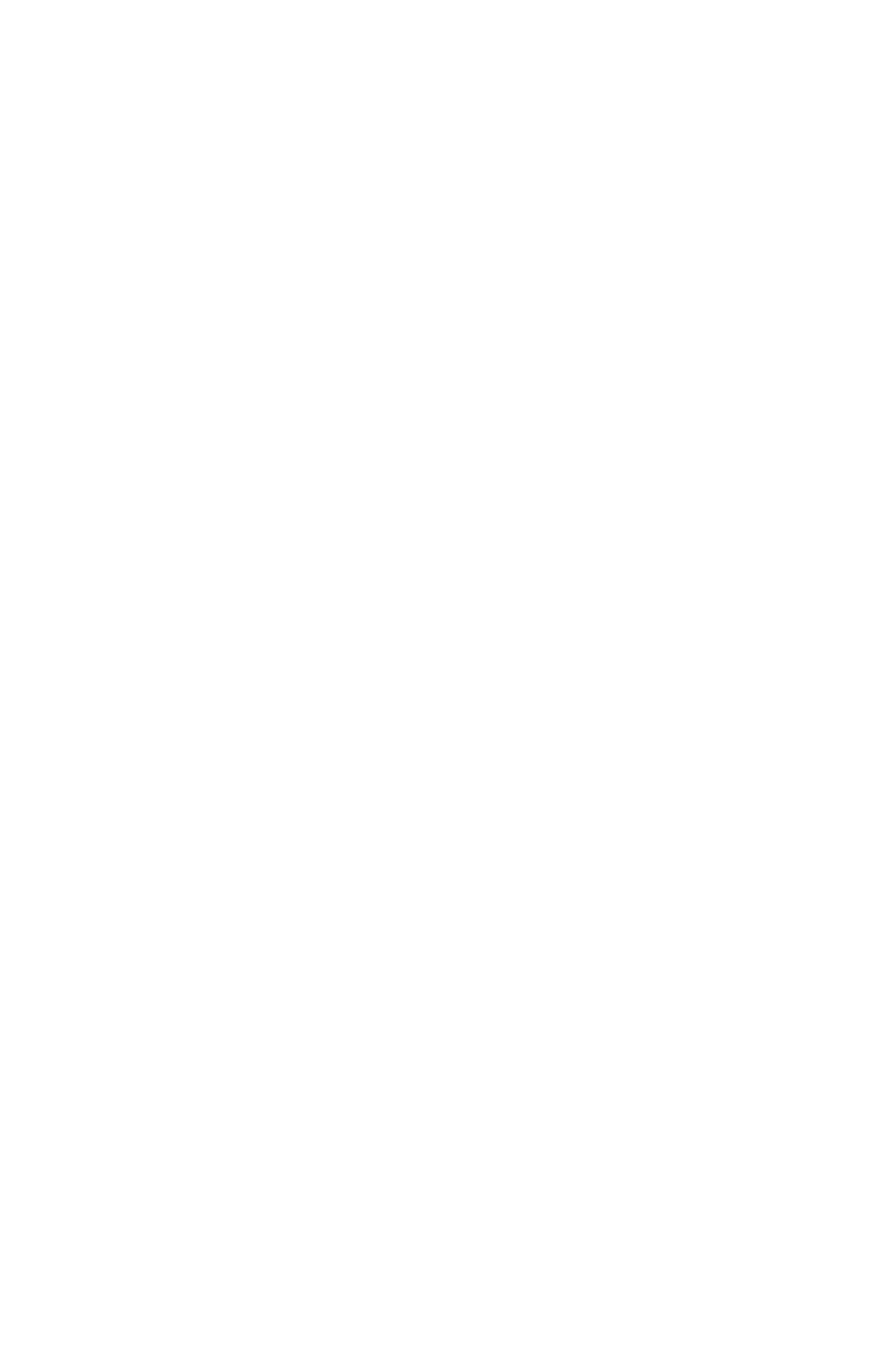The unilaterally decreed normative value of certain cultures deserves our careful attention. One of the paradoxes immediately encountered is the rebound of egocentric, sociocentric definitions.

There is first affirmed the existence of human groups having no culture; then of a hierarchy of cultures; and finally. the concept of cultural relativity.

We have here the whole range from overall negation to singular and specific recognition. It is precisely this fragmented and bloody history that we must sketch on the level of cultural anthropology.

There are, we may say, certain constellations of institutions, established by particular men, in the framework of precise geographical areas, which at a given moment have undergone a direct and sudden assault of different cultural patterns. The technical, generally advanced development of the social group that has thus appeared enables it to set up an organized domination. The enterprise of deculturation turns out to be the negative of a more gigantic work of economic, and even biological, enslavement.

The doctrine of cultural hierarchy is thus but one aspect of a systematized hierarchization implacably pursued.

The modem theory of the absence of cortical integration of colonial peoples is the anatomic-physiological counterpart of this doctrine. The apparition of racism is not fundamentally

Text of Frantz Fanon's speech before the First Congress of Negro Writers and Artists in Paris, September 1956. Published in the Special Issue of *Présence Africaine*, June-November, 1956.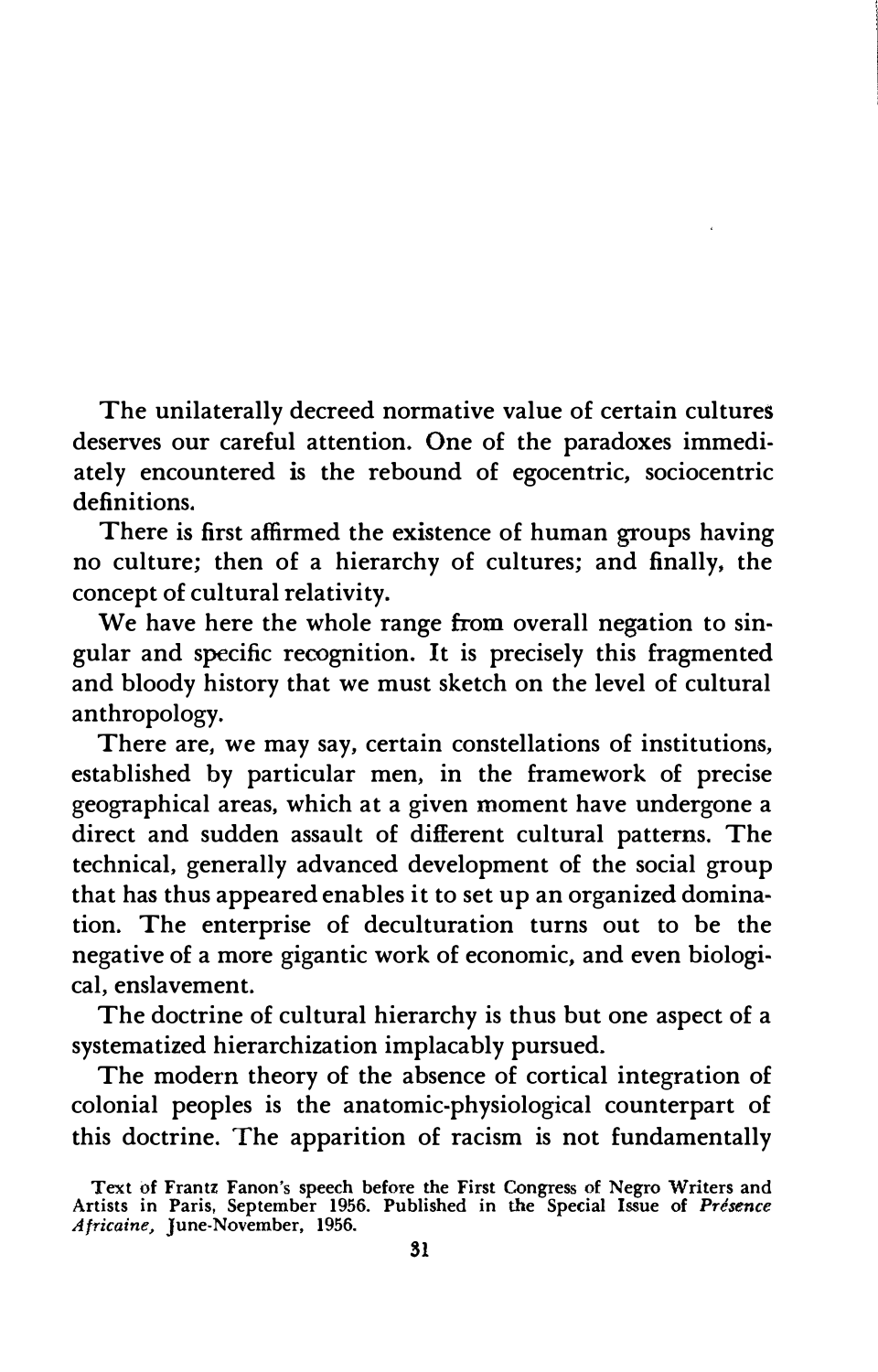determining. Racism is not the whole but the most visible, the most day-to-day and, not to mince matters, the crudest element of a given structure.

To study the relations of racism and culture is to raise the question of their reciprocal action. If culture is the combination of motor and mental behavior patterns arising from the encounter of man with nature and with his fellow-man, it can be said that racism is indeed a cultural element. There are thus cultures with racism and cultures without racism.

This precise cultural element, however, has not become encysted. Racism has not managed to harden. It has had to renew itself, to adapt itself, to change its appearance. It has had to undergo the fate of the cultural whole that informed it.

The vulgar, primitive. over-simple racism purported to find in biology-the Scriptures having proved insufficient-the material basis of the doctrine. It would be tedious to recall the efforts then undertaken: the comparative form of the skulls, the quantity and the configuration of the folds of the brain, the characteristics of the cell layers of the cortex, the dimensions of the vertebrae, the microscopic appearance of the epiderm, etc.  $\dots$ 

Intellectual and emotional primitivism appeared as a banal consequence, a recognition of existence.

Such affirmations, crude and massive, give way to a more refined argument. Here and there, however, an occasional relapse is to be noted. Thus the "emotional instability of the Negro," the "subcritical integration of the Arab," the "quasi-generic culpability of the Jew" are data that one comes upon among a few contemporary writers. The monograph by J. Carothers, for example, sponsored by the World Health Organization, invokes "scientific arguments" in support of a physiological lobotomy of the African Negro.

These old-fashioned positions tend in any case to disappear. This racism that aspires to be rational, individual, genotypically and phenotypically determined, becomes transformed into cultural racism. The object of racism is no longer the individual man but a certain form of existing. At the extreme, such terms as "message" and "cultural style" are resorted to. "Occidental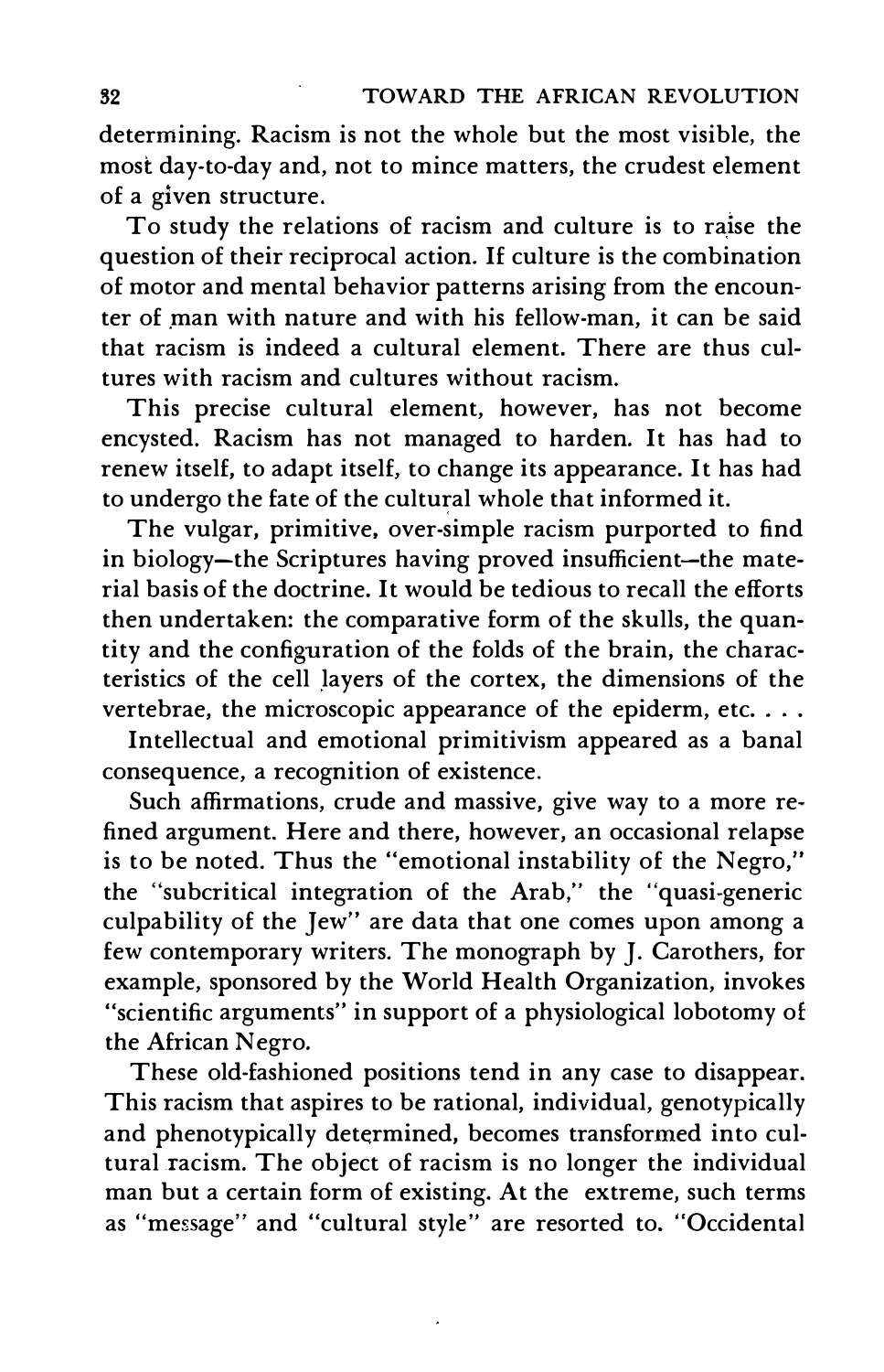#### RACISM AND CULTURE

values" oddly blend with the already famous appeal to the fight of the "cross against the crescent. "

The morphological equation, to be sure, has not totally disappeared, but events of the past thirty years have shaken the most solidly anchored convictions, upset the checkerboard, restructured a great number of relationships.

The memory of Nazism, the common wretchedness of different men, the common enslavement of extensive social groups, the apparition of "European colonies," in other words the institution of a colonial system in the very heart of Europe, the growing awareness of workers in the colonizing and racist countries, the evolution of techniques, all this has deeply modified the problem and the manner of approaching it.

We must look for the consequences of this racism on the cultural level.

Racism, as we have seen, is only one element of a vaster whole: that of the systematized oppression of a people. How does an oppressing people behave? Here we rediscover constants.

We witness the destruction of cultural values, of ways of life. Language, dress, techniques, are devalorized. How can one account for this constant? Psychologists, who tend to explain everything by movements of the psyche, claim to discover this behavior on the level of contacts between individuals: the criticism of an original hat, of a way of speaking, of walking ...

Such attempts deliberately leave out of account the special character of the colonial situation. In reality the nations that undertake a colonial war have no concern for the confrontation of cultures. War is a gigantic business and every approach must be governed by this datum. The enslavement, in the strictest sense, of the native population is the prime necessity.

For this its systems of reference have to be broken. Expropriation, spoliation, raids, objective murder, are matched by the sacking of cultural patterns, or at least condition such sacking. The social panorama is destructured; values are flaunted, crushed, emptied.

The lines of force, having crumbled, no longer give direction.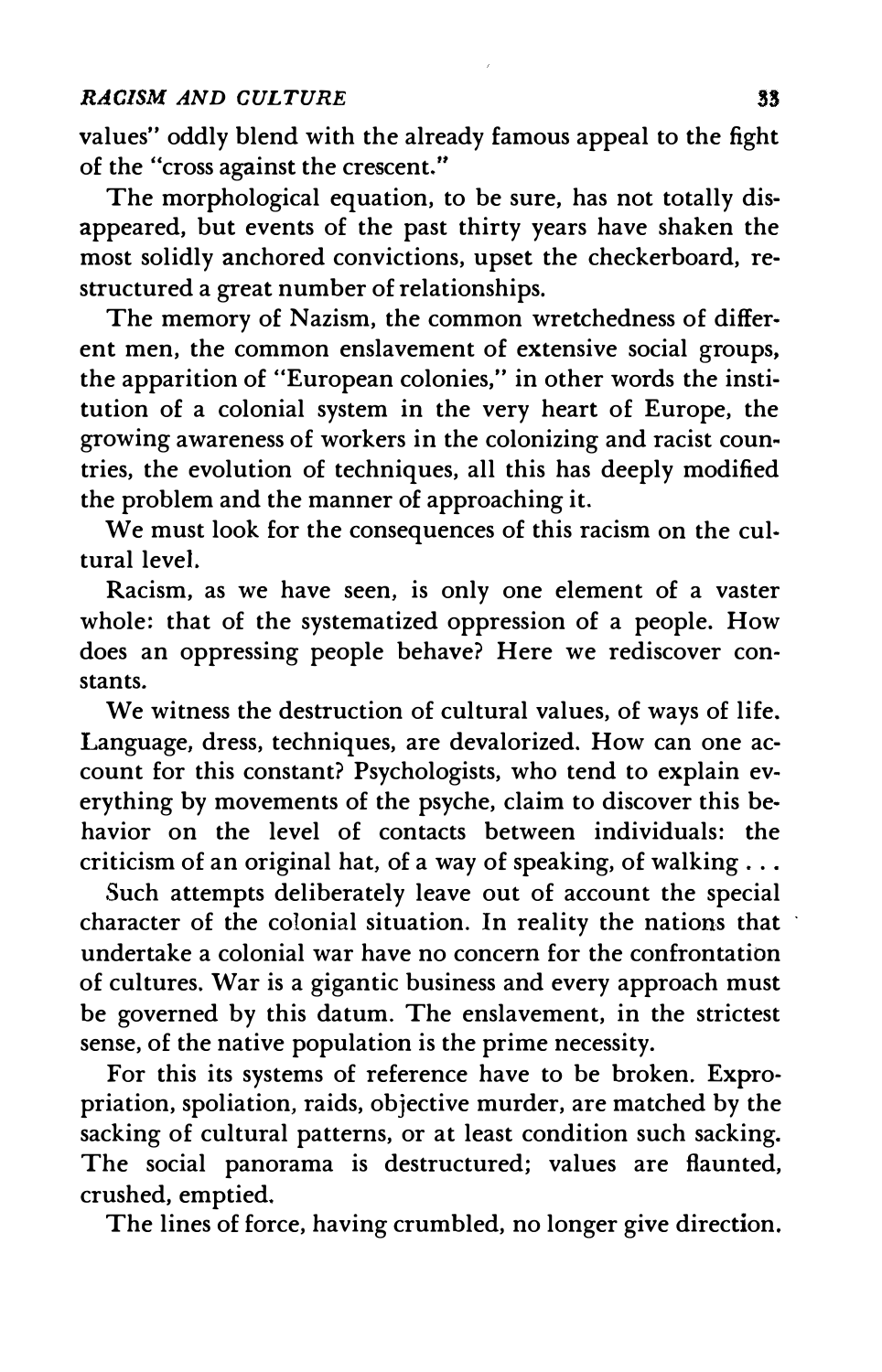In their stead a new system of values is imposed, not proposed but affirmed, by the heavy weight of cannons and sabers.

The setting up of the colonial system does not of itself bring about the death of the native culture. Historic observation reveals, on the contrary, that the aim sought is rather a continued agony than a total disappearance of the pre-existing culture. This culture, once living and open to the future, becomes closed, fixed in the colonial status, caught in the yoke of oppression. Both present and mummified, it testifies against its members. It defines them in fact without appeal. The cultural mummification leads to a mummification of individual thinking. The apathy so universally noted among colonial peoples is but the logical consequence of this operation. The reproach of inertia constantly directed at "the native" is utterly dishonest. As though it were possible for a man to evolve otherwise than within the framework of a culture that recognizes him and that he decides to assume.

Thus we witness the setting up of archaic, inert institutions, functioning under the oppressor's supervision and patterned like a caricature of formerly fertile institutions .. .

These bodies appear to embody respect for the tradition, the cultural specificities, the personality of the subjugated people. This pseudo-respect in fact is tantamount to the most utter contempt, to the most elaborate sadism. The characteristic of a culture is to be open, permeated by spontaneous, generous, fertile lines of force. The appointment of "reliable men" to execute certain gestures is a deception that deceives no one. Thus the Kabyle *djemaas* named by the French authority are not recognized by the natives. They are matched by another djemaa democratically elected. And naturally the second as a rule dictates to the first what his conduct should be.

The constantly affirmed concern with "respecting the culture of the native populations" accordingly does not signify taking into consideration the values borne by the culture, incarnated by men. Rather, this behavior betrays a determination to objectify, to confine, to imprison, to harden. Phrases such as "I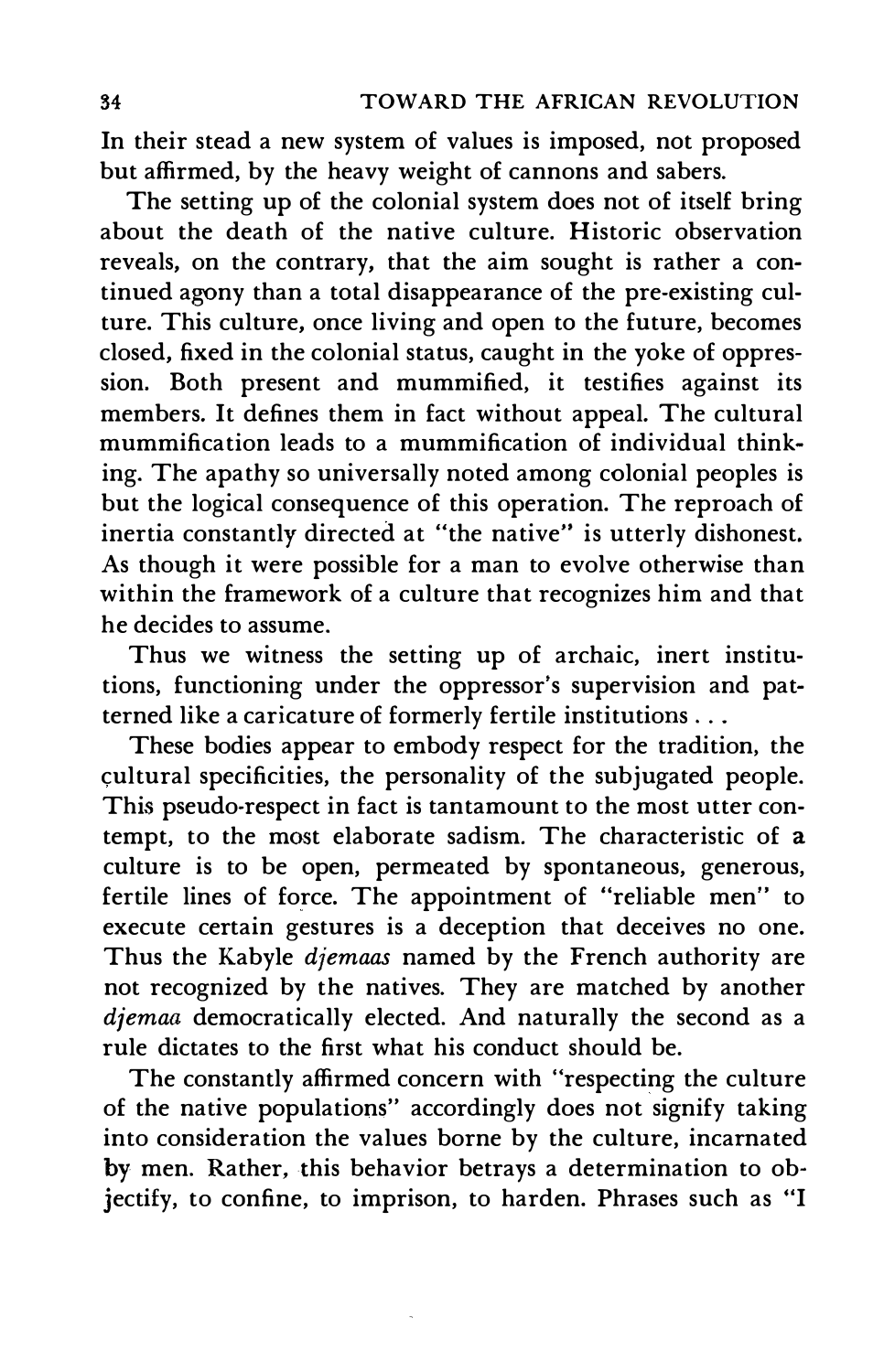know them," "that's the way they are," show this maximum objectification successfully achieved. I can think of gestures and thoughts that define these men.

Exoticism is one of the forms of this simplification. It allows no cultural confrontation. There is on the one hand a culture in which qualities of dynamism, of growth, of depth can be recognized. As against this, we find characteristics, curiosities, things, never a structure.

Thus in an initial phase the occupant establishes his domination, massively affirms his superiority. The social group, militarily and economically subjugated, is dehumanized in accordance with a polydimensional method.

Exploitation, tortures, raids, racism, collective liquidations. rational oppression take turns at different levels in order literally to make of the native an object in the hands of the occupying nation.

This object man, without means of existing, without a raison d'être, is broken in the very depth of his substance. The desire to live, to continue, becomes more and more indecisive, more and more phantom-like. It is at this stage that the well-known guilt complex appears. In his first novels, Wright gives a very detailed description of it.

Progressively, however, the evolution of techniques of production, the industrialization, limited though it is, of the subjugated countries, the increasingly necessary existence of collaborators, impose a new attitude upon the occupant. The complexity of the means of production, the evolution of economic relations inevitably involving the evolution of ideologies, unbalance the system. Vulgar racism in its biological form corresponds to the period of crude exploitation of man's arms and legs. The perfecting of the means of production inevitably brings about the camouflage of the techniques by which man is exploited, hence of the forms of racism.

It is therefore not as a result of the evolution of people's minds that racism loses its virulence. No inner revolution can explain this necessity for racism to seek more subtle forms, to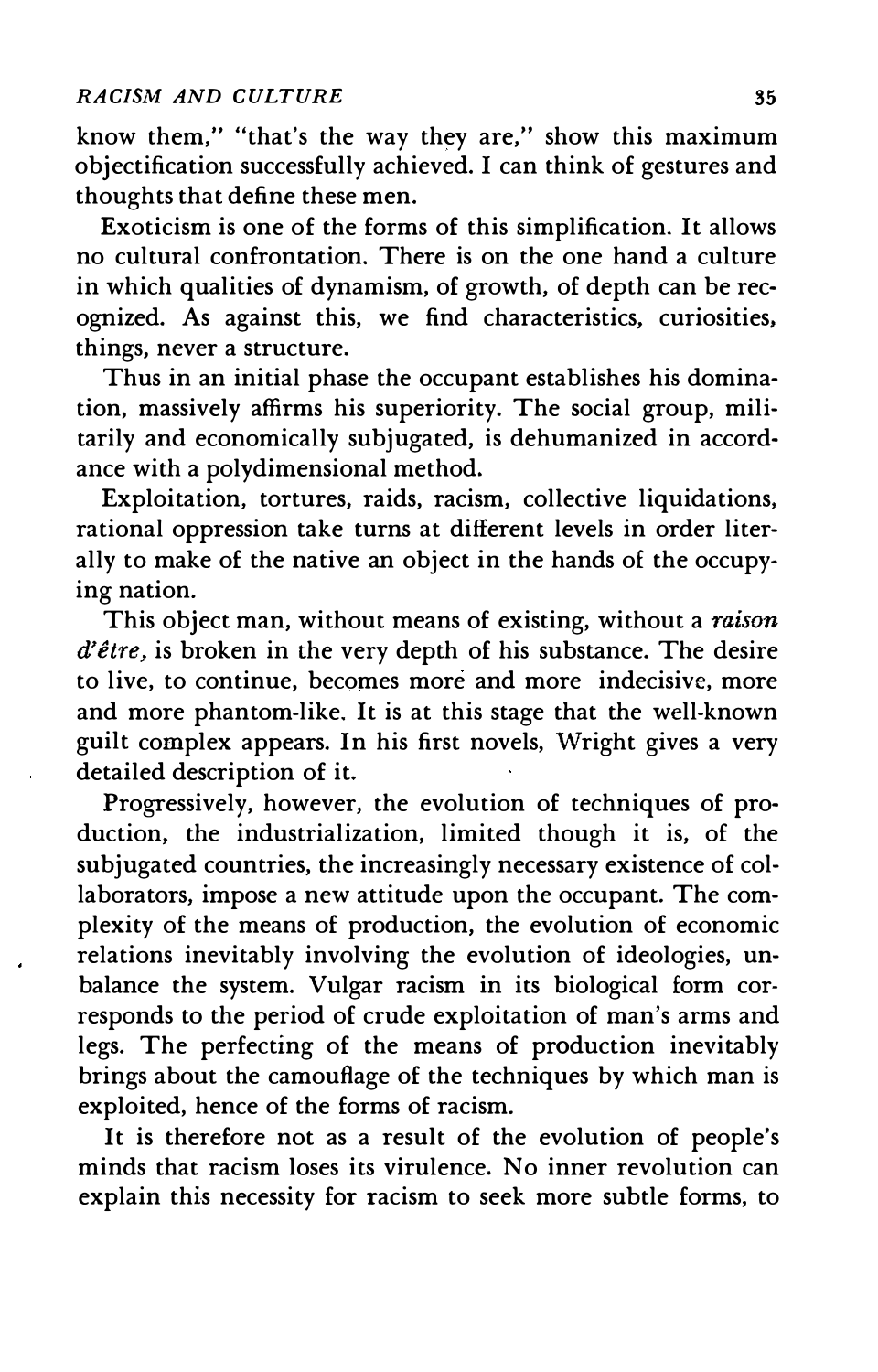evolve. On all sides men become free, putting an end to the lethargy to which oppression and racism had condemned them.

In the very heart of the "civilized nations" the workers finally discover that the exploitation of man, at the root of a system, assumes different faces. At this stage racism no longer dares appear without disguise. It is unsure of itself. In an ever greater number of circumstances the racist takes to cover. He who claimed to "sense," to "see through" those others, finds himself to be a target, looked at, judged. The racist's purpose has become a purpose haunted by bad conscience. He can find salvation only in a passion-driven commitment such as is found in certain psychoses. And having defined the symptomatology of such passion-charged deliria is not the least of Professor Baruk's merits.

Racism is never a super-added element discovered by chance in the course of the investigation of the cultural data of a group. The social constellation, the cultural whole, are deeply modified by the existence of racism.

It is a common saying nowadays that racism is a plague of humanity. But we must not content ourselves with such a phrase. We must tirelessly look for the repercussions of racism at all levels of sociability. The importance of the racist problem in contemporary American literature is significant. The Negro in motion pictures, the Negro and folklore, the Jew and children's stories, the Jew in the café, are inexhaustible themes.

Racism, to come back to America, haunts and vitiates American culture. And this dialectical gangrene is exacerbated by the coming to awareness and the determination of millions of Negroes and Jews to fight this racism by which they are victimized.

This passion-charged, irrational, groundless phase, when one examines it, reveals a frightful visage. The movement of groups, the liberation, in certain parts of the world, of men previously kept down, make for a more and more precarious equilibrium. Rather unexpectedly, the racist group points accusingly to a manifestation of racism among the oppressed. The "intellectual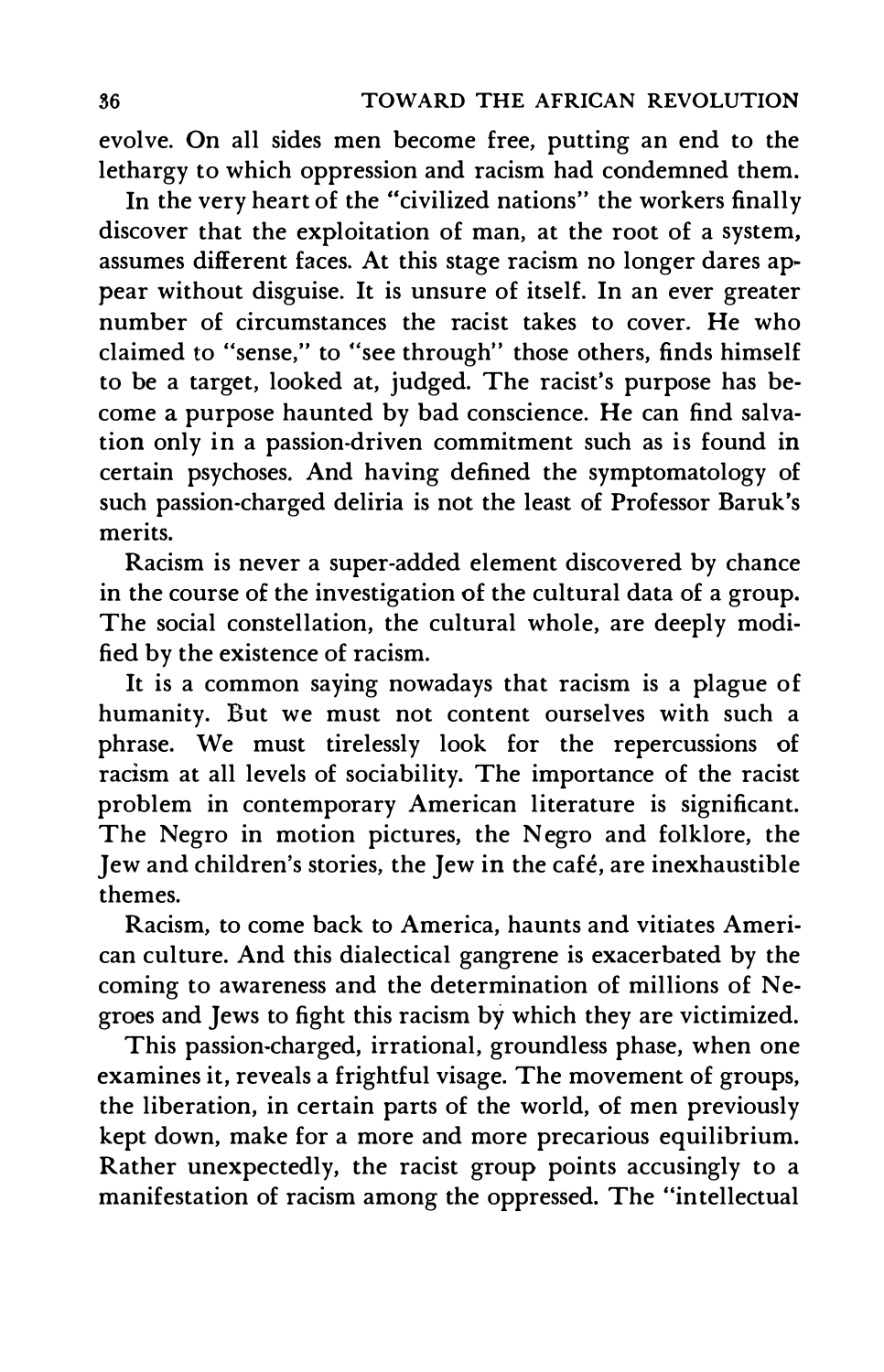primitivism" of the period of exploitation gives way to the "medieval, in fact prehistoric fanaticism" of the period of the liberation.

For a time it looked as though racism had disappeared. This soul-soothing, unreal impression was simply the consequence of the evolution of forms of exploitation. Psychologists spoke of a prejudice having become unconscious. The truth is that the rigor of the system made the daily affirmation of a superiority superfluous. The need to appeal to various degrees of approval and support, to the native's cooperation, modified relations in <sup>a</sup> less crude, more subtle, more "cultivated" direction. It was not rare, in fact, to see a "democratic and humane" ideology at this stage. The commercial undertaking of enslavement, of cultural destruction, progressively gave way to a verbal mystification.

The interesting thing about this evolution is that racism was taken as a topic of meditation, sometimes even as a publicity technique.

Thus the blues—"the black slave lament"—was offered up for the admiration of the oppressors. This modicum of stylized oppression is the exploiter's and the racist's rightful due. Without oppression and without racism you have no blues. The end of racism would sound the knell of great Negro music ...

As the all-too-famous Toynbee might say, the blues are the slave's response to the challenge of oppression.

Still today, for many men, even colored, Armstrong's music has a real meaning only in this perspective.

Racism bloats and disfigures the face of the culture that practices it. Literature, the plastic arts, songs for shopgirls, proverbs, habits, patterns, whether they set out to attack it or to vulgarize it, restore racism. This means that a social group, a country, a civilization, cannot be unconsciously racist.

We say once again that racism is not an accidental discovery. It is not a hidden, dissimulated element. No superhuman efforts are needed to bring it out.

Racism stares one in the face for it so happens that it belongs in a characteristic whole: that of the shameless exploitation of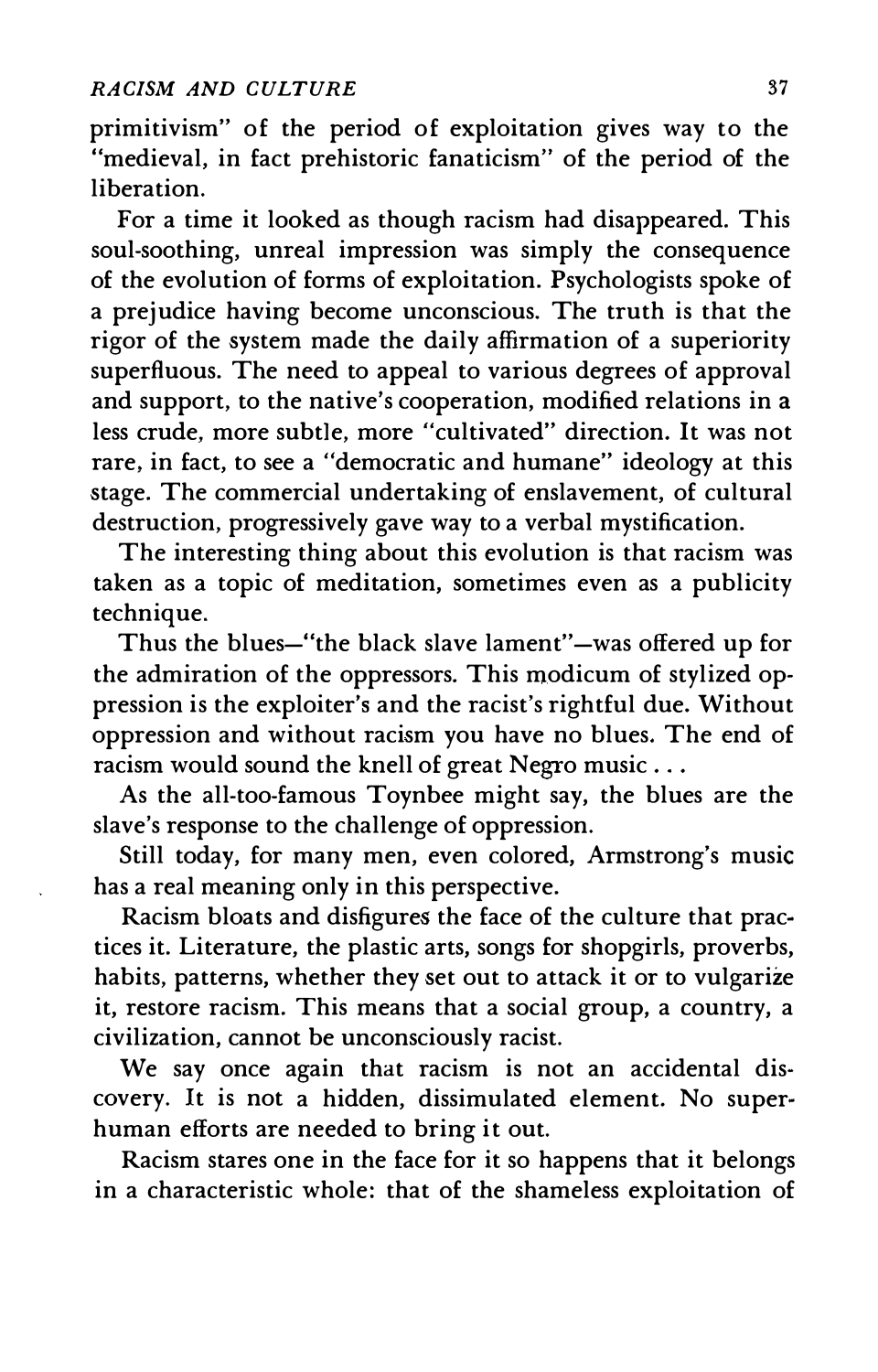one group of men by another which has reached a higher stage of technical development. This is why military and economic oppression generally precedes, makes possible, and legitimizes racism.

The habit·of considering racism as a mental quirk, as a psychological flaw, must be abandoned.

But the men who are a prey to racism, the enslaved, exploited, weakened social group-how do they behave? What are their defense mechanisms?

What attitudes do we discover here?

In an initial phase we have seen the occupying power legitimizing its domination by scientific arguments, the "inferior race" being denied on the basis of race. Because no other solution is left it, the racialized social group tries to imitate the oppressor and thereby to deracialize itself. The "inferior race" denies itself as a different race. It shares with the "superior race" the convictions, doctrines, and other attitudes concerning it.

Having witnessed the liquidation of its systems of reference, the collapse of its cultural patterns, the native can only recognize with the occupant that "God is not on his side." The oppressor, through the inclusive and frightening character of his authority, manages to impose on the native new ways of seeing, and in particular a pejorative judgment with respect to his original forms of existing.

This event, which is commonly designated as alienation, is naturally very important. It is found in the official texts under the name of assimilation.

Now this alienation is never wholly successful. Whether or not it is because the oppressor quantitatively and qualitatively limits the evolution, unforeseen, disparate phenomena manifest themselves.

The inferiorized group had admitted, since the force of reasoning was implacable, that its misfortunes resulted directly from its racial and cultural characteristics.

Guilt and inferority are the usual consequences of this dialectic. The oppressed then tries to escape these, on the one hand by proclaiming his total and unconditional adoption of the new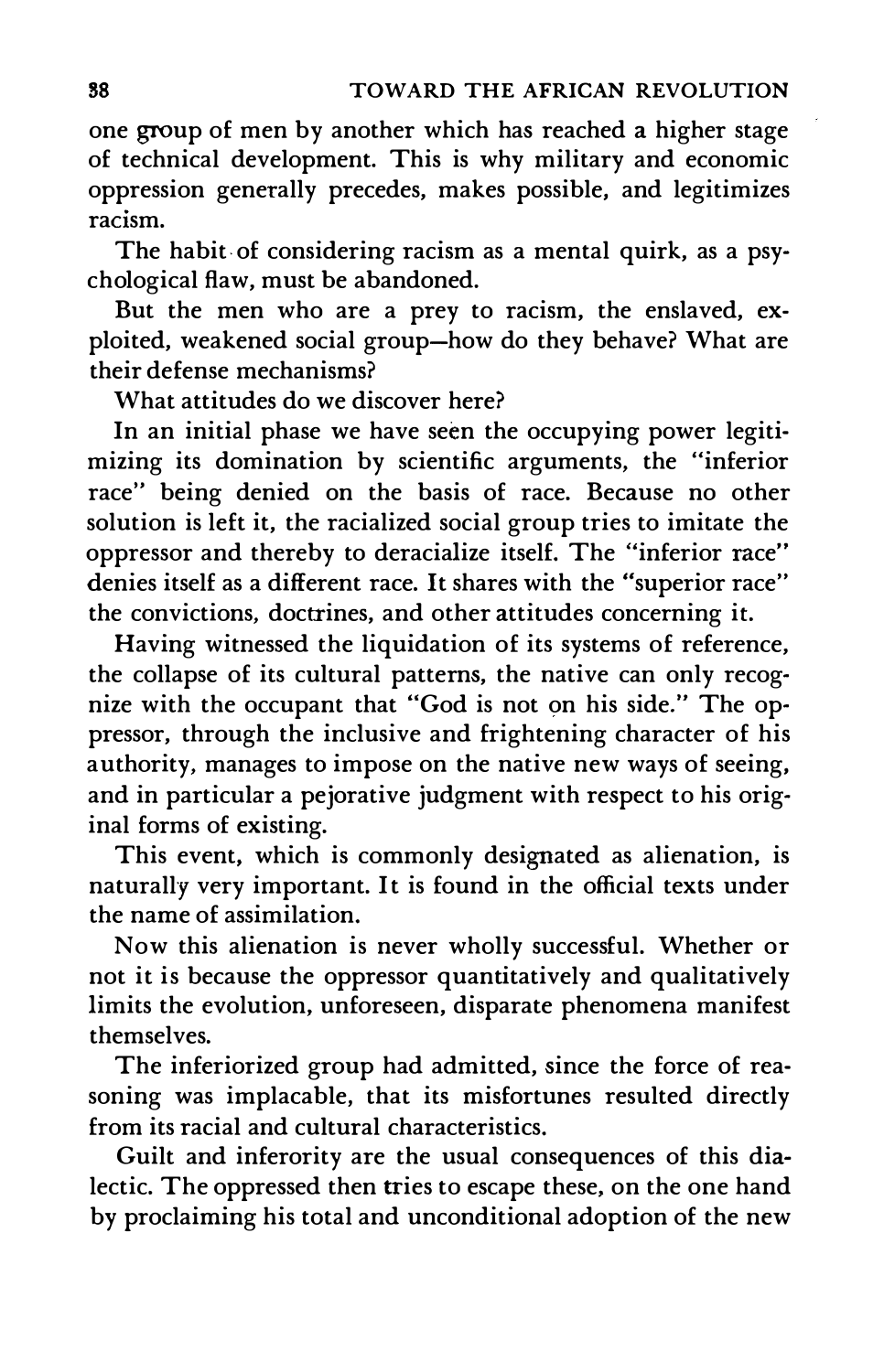#### RACISM AND CULTURE 39

cultural models, and on the other, by pronouncing an irreversible condemnation of his own cultural style.<sup>1</sup>

Yet the necessity that the oppressor encounters at a given point to dissimulate the forms of exploitation does not lead to the disappearance of this exploitation. The more elaborate, less crude economic relations require a daily coating, but the alienation at this level remains frightful.

Having judged, condemned, abandoned his cultural forms, his language, his food habits, his sexual behavior, his way of sitting down, of resting, of laughing, of enjoying himself, the oppressed flings himself upon the imposed culture with the desperation of a drowning man.

Developing his technical knowledge in contact with more and more perfected machines, entering into the dynamic circuit of industrial production, meeting men from remote regions in the framework of the concentration of capital, that is to say, on the job, discovering the assembly line, the team, production "time," in other words yield per hour, the oppressed is shocked to find that he continues to be the object of racism and contempt.

It is at this level that racism is treated as a question of persons. "There are a few hopeless racists, but you must admit that on the whole the population likes ... "

With time all this will disappear.

This is the country where there is the least amount of race prejudice ...

At the United Nations there is a commission to fight race prejudice.

Films on race prejudice, poems on race prejudice, messages on race prejudice ...

Spectacular and futile condemnations of race prejudice. In

<sup>1</sup>A little-studied phenomenon sometimes appears at this stage. Intellectuals, students, belonging to the dominant group, make "scientific" studies of tbe

dominated society, its art, its ethical universe. In the universities the rare colonized intellectuals find their own cultural system being revealed to them. It even happens that scholars of the colonizing countries grow enthusiastic over this or that specific feature. The concepts of purity. naivete, innocence appear. The native intellectual's vigilance must here be doubly on the alert.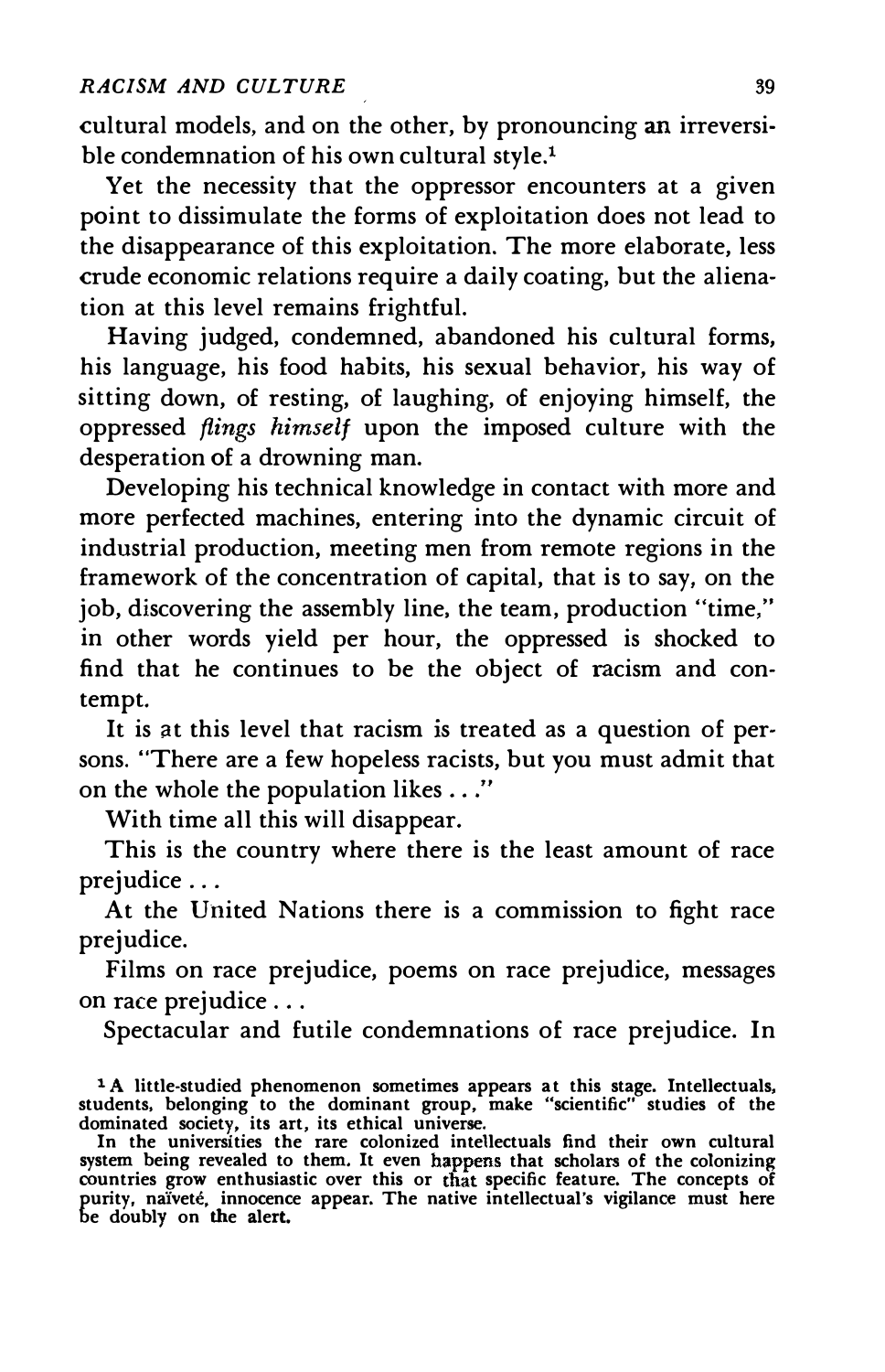reality, a colonial country is a racist country. If in England, in Belgium, or in France, despite the democratic principles affirmed by these respective nations, there are still racists, it is these racists who, in their opposition to the country as a whole, are logically consistent.

It is not possible to enslave men without logically making them inferior through and through. And racism is only the emotional, affective, sometimes intellectual explanation of this inferiorization.

The racist in a culture with racism is therefore normal. He has achieved a perfect harmony of economic relations and ideology. The idea that one forms of man, to be sure, is never totally dependent on economic relations, in other words-and this must not be forgotten-on relations existing historically and geographically among men and groups. An ever greater number of members belonging to racist societies are taking a position. They are dedicating themselves to a world in which racism would be impossible. But everyone is not up to this kind of objectivity, this abstraction, this solemn commitment. One cannot with impunity require of a man that he be against "the prejudices of his group."

And, we repeat, every colonialist group is racist.

"Acculturized" and deculturized at one and the same time, the oppressed continues to come up against racism. He finds this sequel illogical, what he has left behind him inexplicable, without motive, incorrect. His knowledge, the appropriation of precise and complicated techniques, sometimes his intellectual superiority as compared to a great number of racists, lead him to qualify the racist world as passion-charged. He perceives that the racist atmosphere impregnates all the elements of the social life. The sense of an overwhelming injustice is correspondingly very strong. Forgetting racism as a consequence, one concentrates on racism as cause. Campaigns of deintoxication are launched. Appeal is made to the sense of humanity, to love, to respect for the supreme values ...

Race prejudice in fact obeys a flawless logic. A country that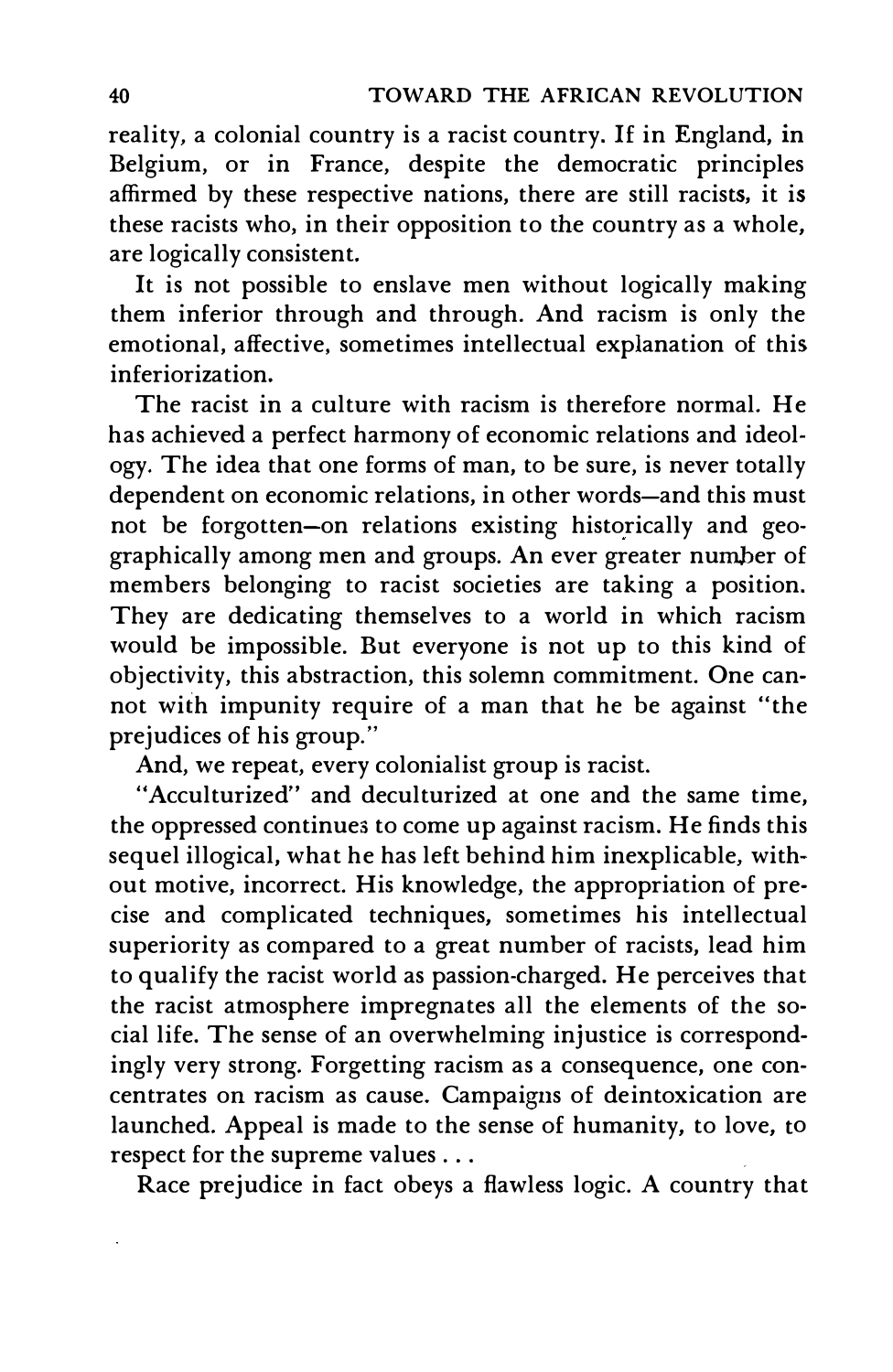lives, draws its substance from the exploitation of other peoples, makes those peoples inferior. Race prejudice applied to those peoples is normal.

Racism is therefore not a constant of the human spirit.

It is, as we have seen, a disposition fitting into a well-defined system. And anti-Jewish prejudice is no different from anti-Negro prejudice. A society has race prejudice or it has not. There are no degrees of prejudice. One cannot say that a given country is racist but that lynchings or extermination camps are not to be found there. The truth is that all that and still other things exist on the horizon. These virtualities, these latencies circulate, carried by the life-stream of psycho-affective, economic relations . ..

Discovering the futility of his alienation, his progressive deprivation, the inferiorized individual, after this phase of deculturation, of extraneousness, comes back to his original positions.

This culture, abandoned, sloughed off, rejected, despised, becomes for the inferiorized an object of passionate attachment. There is a very marked kind of overvaluation that is psychologically closely linked to the craving for forgiveness.

But behind this simplifying analysis there is indeed the intuition experienced by the inferiorized of having discovered a spontaneous truth. This is a psychological datum that is part of the texture of History and of Truth.

Because the inferiorized rediscovers a style that had once been devalorized, what he does is in fact to cultivate culture. Such a caricature of cultural existence would indicate, if it were necessary, that culture must be lived, and cannot be fragmented. It cannot be had piecemeal.

Yet the oppressed goes into ecstasies over each rediscovery. The wonder is permanent. Having formerly emigrated from his culture, the native today explores it with ardor. It is a continual honeymoon. Formerly inferiorized, he is now in a state of grace .

. Not with impunity, however, does one undergo domination. The culture of the enslaved people is sclerosed, dying. No life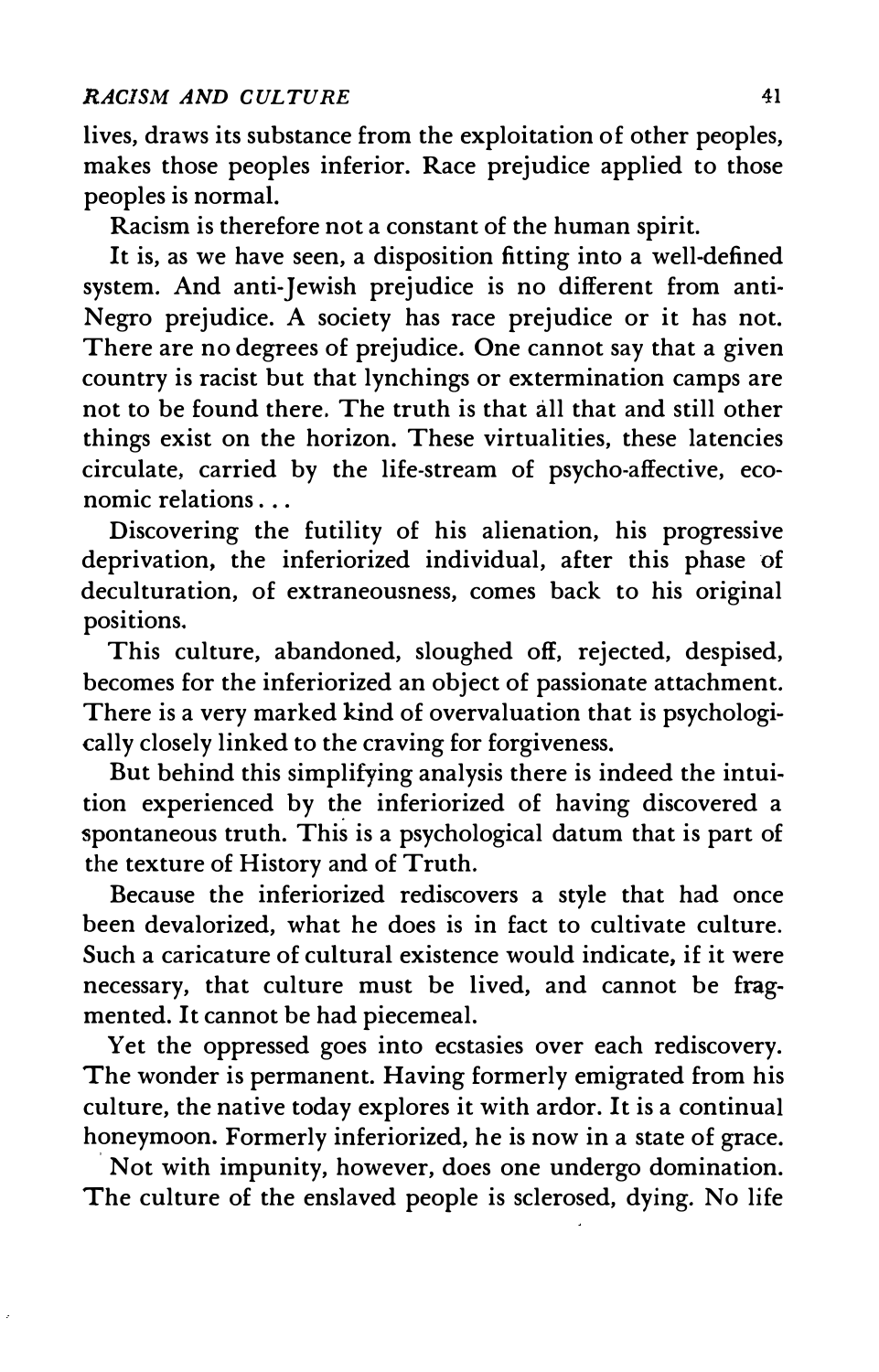any longer circulates in it. Or more precisely, the only existing life is dissimulated. The population that normally assumes here and there a few fragments of life, which continues to attach dynamic meanings to institutions, is an anonymous population. In a colonial system these are the traditionalists.

The former emigré, by the sudden ambiguity of his behavior, causes consternation. To the anonymity of the traditionalist he opposes a vehement and aggressive exhibitionism.

The state of grace and aggressiveness are the two constants found at this stage. Aggressiveness being the passion-charged mechanism making it possible to escape the sting of paradox.

Because the former emigré is in possession of precise techniques, because his level of action is in the framework of relations that are already complex, these rediscoveries assume an irrational aspect. There is an hiatus, a discrepancy between intellectual development, technical appropriation, highly differentiated modes of thinking and of logic, on the one hand, and a "simple, pure" emotional basis on the other ...

Rediscovering tradition, living it as a defense mechanism, as a symbol of purity, of salvation, the decultured individual leaves the impression that the mediation takes vengeance by substantializing itself. This falling back on archaic positions having no relation to technical development is paradoxical. The institutions thus valorized no longer correspond to the elaborate methods of action already mastered.

The culture put into capsules, which has vegetated since the foreign domination, is revalorized. It is not reconceived, grasped anew, dynamized from within. It is shouted. And this headlong, unstructured, verbal revalorization conceals paradoxical attitudes.

It is at this point that the incorrigible character of the inferiorized is brought out for mention. Arab doctors sleep on the ground, spit all over the place, etc.  $\ldots$ 

Negro intellectuals consult a sorcerer before making a decision,  $etc. . . .$ 

"Collaborating" intellectuals try to justify their new attitude.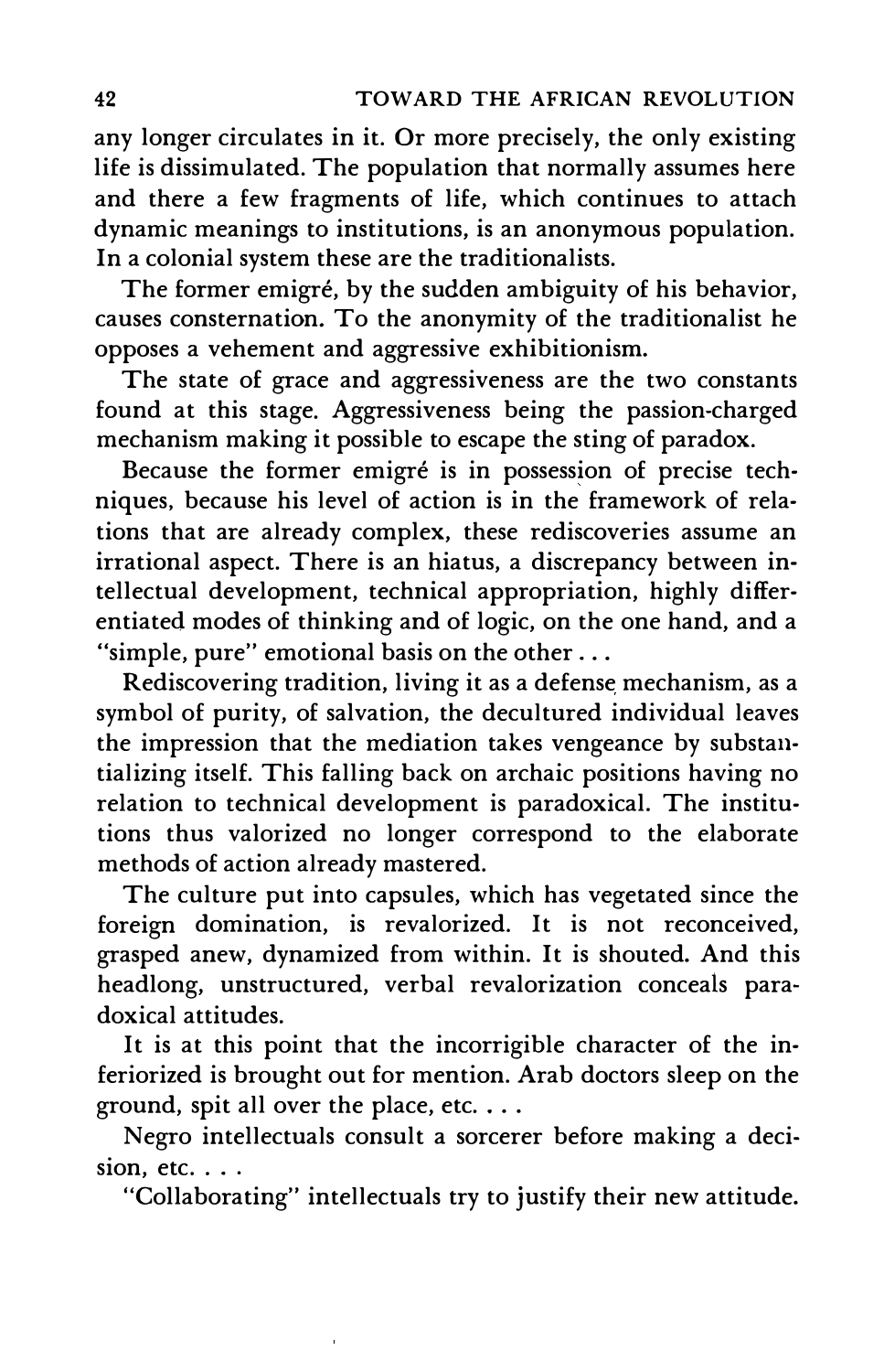### RACISM AND CULTURE 43

The customs, traditions, beliefs, formerly denied and passed over in silence are violently valorized and affirmed.

Tradition is no longer scoffed at by the group. The group no longer runs away from itself. The sense of the past is rediscovered, the worship of ancestors resumed ...

The past, becoming henceforth a constellation of values, becomes identified with the Truth.

This rediscovery, this absolute valorization almost in defiance of reality, objectively indefensible, assumes an incomparable and subjective importance. On emerging from these passionate espousals, the native will have decided, "with full knowledge of what is involved," to fight all forms of exploitation and of alienation of man. At this same time, the occupant, on the other hand, multiplies appeals to assimilation, then to integration, to community.

The native's hand-to-hand struggle with his culture is too solemn, too abrupt an operation to tolerate the slighest slip-up. No neologism can mask the new certainty: the plunge into the chasm of the past is the condition and the source of freedom.

The logical end of this will to struggle is the total liberation of the national territory. In order to achieve this liberation, the inferiorized man brings all his resources into play, all his acquisitions, the old and the new, his own and those of the occupant.

The struggle is at once total, absolute. But then race prejudice is hardly found to appear.

At the time of imposing his domination, in order to justify slavery, the oppressor had invoked scientific argument. There is nothing of the kind here.

A people that undertakes a struggle for liberation rarely legitimizes race prejudice. Even in the course of acute periods of insurrectional armed struggle one never witnesses the recourse to biological justifications.

The struggle of the inferiorized is situated on a markedly more human level. The perspectives are radically new. The opposition is the henceforth classical one of the struggles of conquest and of liberation.